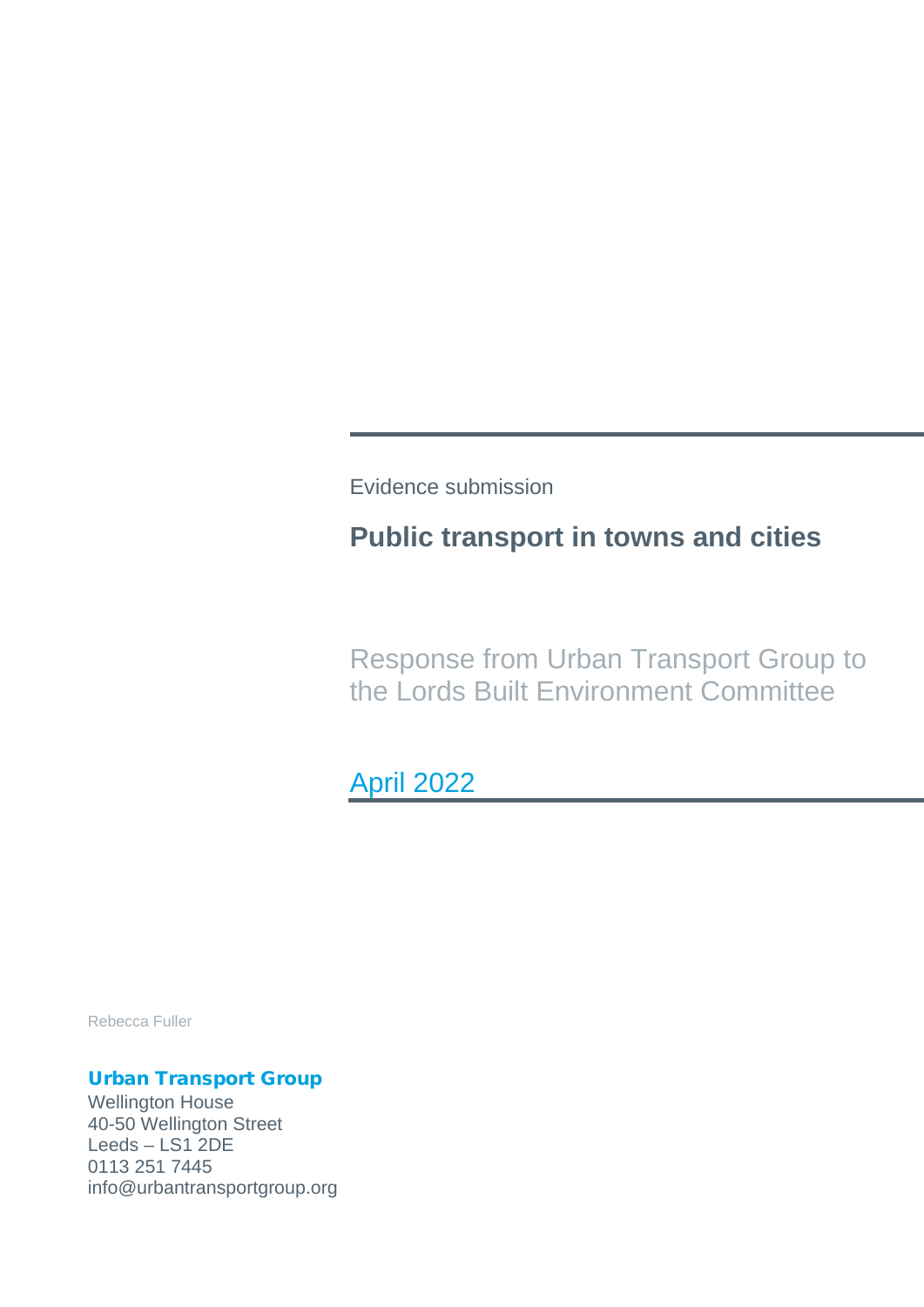## **Content**

| 1. |                                                                                                                                                                                                                                                               |
|----|---------------------------------------------------------------------------------------------------------------------------------------------------------------------------------------------------------------------------------------------------------------|
| 2. | Response…………………………………………………………………………………………                                                                                                                                                                                                                    |
|    | What are the current and anticipated levels of public transport demand and capacity<br>in towns and cities in England? What influences public transport travel patterns?<br>How does the choice of public transport vary across different demographic groups? |
|    | How might public transport travel patterns shift in the next 10 years? What impact<br>could digitalisation and the COVID-19 pandemic have on travel patterns in the long                                                                                      |
|    | What can be done to improve connectivity across public transport modes? How<br>could better integration be delivered in urban areas outside London?3                                                                                                          |
|    | What are the likely areas of innovation in urban public transport over the next<br>10 years? How should public policy be shaped considering both incremental and<br>transformational innovations? How could data help transport services meet<br>4            |
|    | Are local authorities well equipped with appropriate funding and powers to deliver<br>high-quality public transport services? Would further devolution of transport policy<br>contribute to better outcomes?.<br>-5                                           |
|    | Could better policy coordination across government departments, and between<br>central and local government, improve public transport outcomes? If so, how can                                                                                                |
|    | What are the barriers to improving urban public transport, in terms of delivering the<br>necessary infrastructure, increasing connectivity and improving the consumer                                                                                         |
|    |                                                                                                                                                                                                                                                               |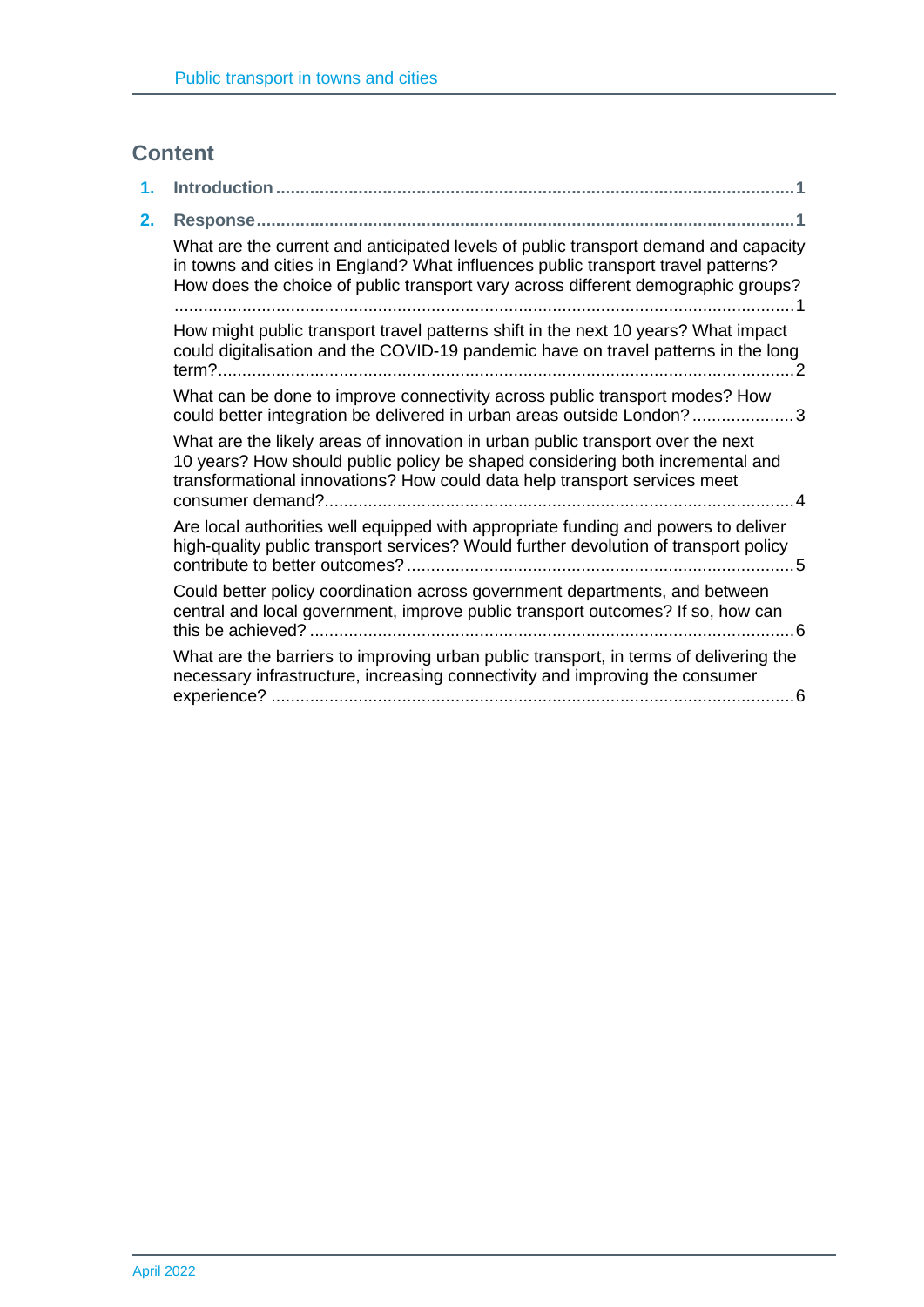### **1. Introduction**

1.1. The Urban Transport Group represents the seven strategic transport bodies which between them serve more than twenty million people in Greater Manchester (Transport for Greater Manchester), Liverpool City Region (Merseytravel), London (Transport for London), South Yorkshire (South Yorkshire Mayoral Combined Authority), West Yorkshire (West Yorkshire Combined Authority), Tyne and Wear (Nexus) and the West Midlands (Transport for West Midlands). The Urban Transport Group is also a wider professional network with associate members in Strathclyde, West of England, Nottingham, Tees Valley, Cambridgeshire and Peterborough, Wales and Northern Ireland.

#### **2. Response**

**What are the current and anticipated levels of public transport demand and capacity in towns and cities in England? What influences public transport travel patterns? How does the choice of public transport vary across different demographic groups?**

- 2.1. COVID has had unprecedented impacts on the way we travel. The decision to lockdown and, as part of that, advise people not to travel by public transport, led to a sudden and dramatic drop in patronage, the effects of which are still being felt two years on, despite most restrictions having been lifted.
- 2.2. Bus patronage is currently close to 80% of pre-COVID levels whilst rail is around 65-70% of pre-COVID levels. Light rail patronage is more variable and shaped by local factors – as low as 56% and as high as 94%. Meanwhile car travel has recovered more strongly, at around 90% compared to pre-COVID rates, raising concerns of a car-based recovery and a detrimental impact on climate and levelling up goals.
- 2.3. The slower recovery of public transport demand could be attributed to a number of factors, including messaging around avoiding public transport during the peak of the pandemic, which could have led to permanent changes to behaviour. It is well known that major life events – from moving house to getting a new job – are pivotal opportunities for permanently changing travel habits – COVID is one of those moments. That said, whilst car travel has recovered strongly, other, more beneficial habits have also been formed. Cycling, which many people took up in response to pandemic restrictions, is the only transport mode to have usage consistently above pre-pandemic levels.
- 2.4. Greater levels of working from home and hybrid working have also affected patronage on public transport, particularly on rail which is more likely to serve office-based workers and support business travel. The shift in working patterns is likely to be a lasting impact of COVID, however, it is worth remembering that the majority of workers, particularly low-paid workers, are not able to work from home and rely on public transport to be able to access employment. TUC analysis shows that 74% of low-paid workers can only work outside the home. These workers are more likely to rely on the bus as we know that bus use rises as income falls. Whilst many on the lowest incomes will rely on the bus to get to work, the ongoing cost of living crisis may also affect demand for more 'discretionary' trips that would have involved bus travel (e.g. a trip to the cinema).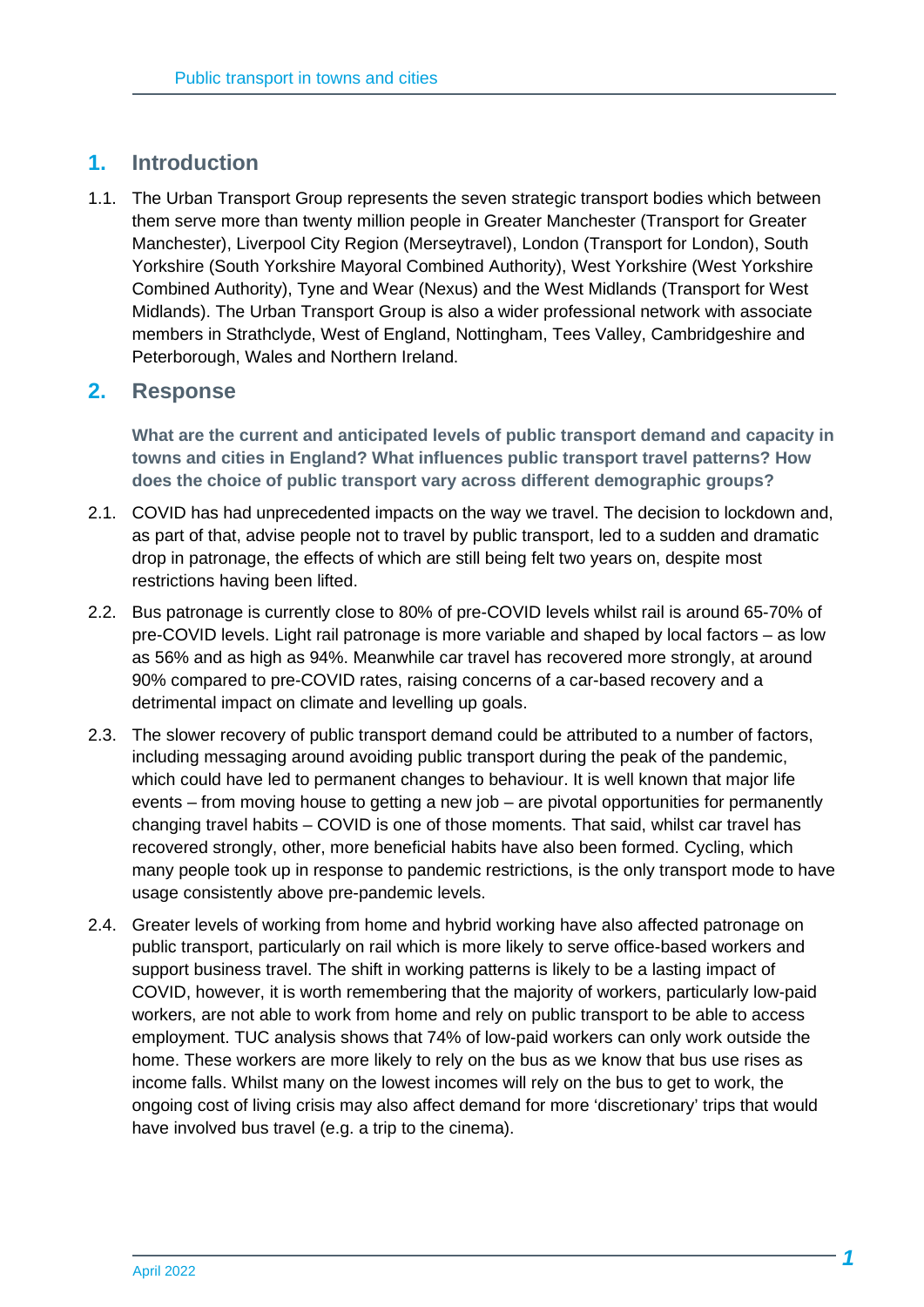- 2.5. Overall, around half of all bus users are dependent on bus for their travel with no viable alternative for their journey. People at the younger and older ends of the age spectrum have typically been amongst the heaviest users of bus services, however, there is evidence that recovery in concessionary travel by older and disabled people is slower than recovery in demand overall. This is likely to be a facet of changed patterns of activity but also reluctance to use public transport given messaging at the height of the pandemic.
- 2.6. Women also use the bus more often than men, irrespective of age. Bus use is also higher in those regions targeted as most in need of 'levelling up' – the North East, Yorkshire and the Humber and the North West.
- 2.7. However, whilst bus is the most used public transport mode, bus patronage has been steadily declining over a period of decades, in contrast to national rail, which had seen 25 years of growth and, pre-COVID, was carrying more passengers than ever. If we are to achieve the ambitious goals set out in 'Bus back better' sustained investment will be needed – not only to recover to pre-pandemic patronage levels, but to exceed them and attract more people to the bus because they want to, rather than have to use it.
- 2.8. Declining bus patronage is not inevitable with higher levels of revenue support and measures like simple fares, high quality fleets, good customer service, restrictions on car parking and bus priority – it can grow.
- 2.9. More generally, public transport demand needs time to recover from the pandemic and the substantial Government revenue support provided over the past two years has been vital in keeping networks going. The final six-month extension to COVID funding support for local transport (announced in March 2022) offers the breathing space needed to put in place longer term, enhanced, simplified and devolved funding for bus capable of delivering the aspirations of the national bus strategy.

**How might public transport travel patterns shift in the next 10 years? What impact could digitalisation and the COVID-19 pandemic have on travel patterns in the long term?**

- 2.10. As described in the previous section, greater levels of working from home and hybrid working appear to be here to stay but are irrelevant to the majority of workers that still need to travel to reach employment.
- 2.11. However, for those whose working patterns have changed, public transport will need to adapt to meet their needs, offering, for example, good value tickets for more sporadic or irregular working patterns.
- 2.12. Greater digital connectivity and the growth of 'on-demand' transport, such as Uber, have led to greater expectations for public transport, that its networks should adapt to customers and their convenience, rather than customers adapting their behaviour to rigid timetables and routes. In the next 10 years it is likely that people will expect more flexibility in their transport options and more seamless integration. Solutions like mobility hubs – that draw multiple modes (bus, car share, bike hire etc) together in one place with integrated payment and ticketing – fit these requirements, enabling people to select the best mode for their trip.
- 2.13. Moreover, if we are to reach net zero by 2050, substantial modal shift will be required, even in the next ten years. The Government has set a target for half of all journeys in towns and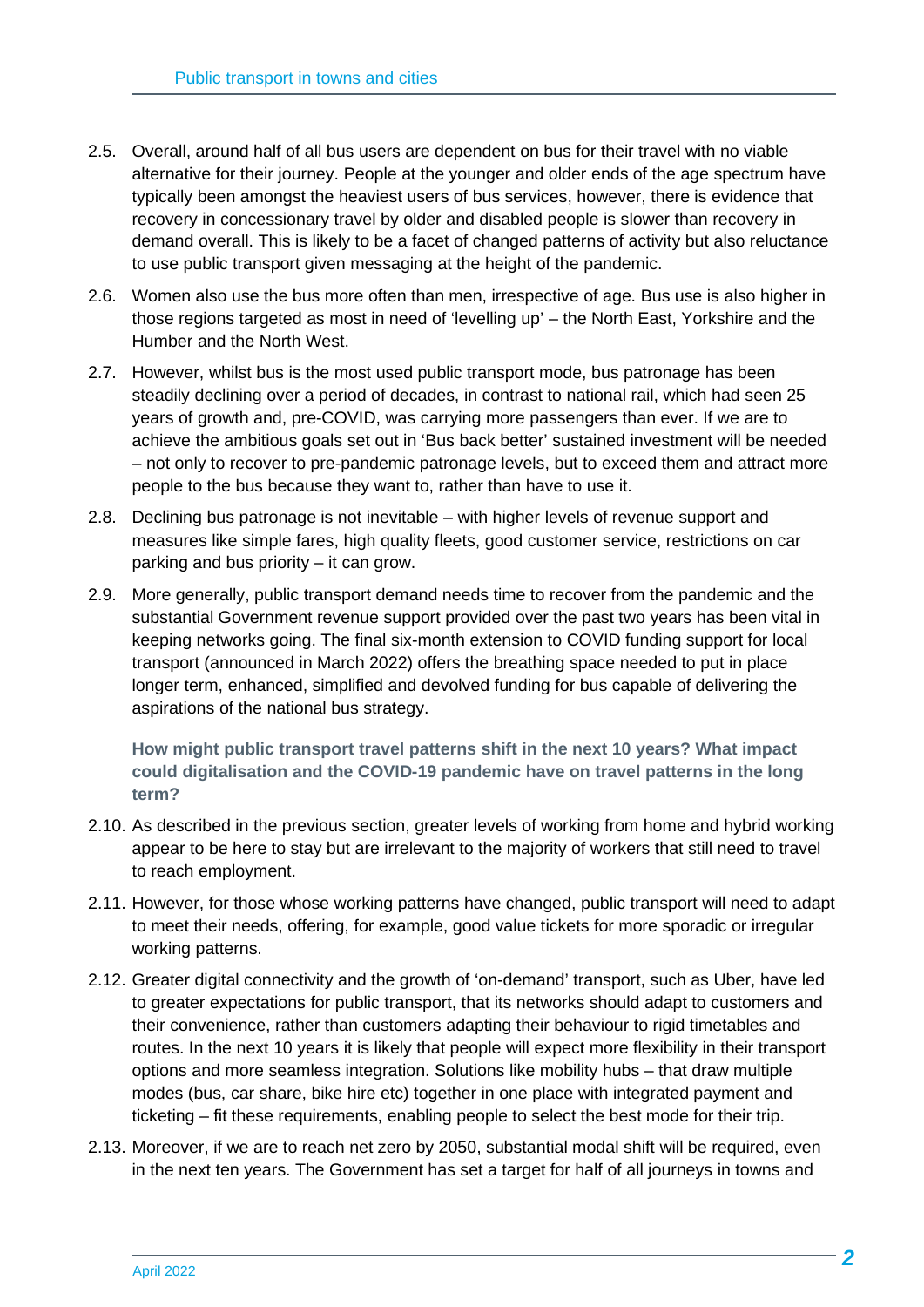cities to be cycled or walked by as soon as 2030 and states that those journeys that cannot be walked or cycled should be taken by public transport wherever possible. To achieve this, long term investment – both revenue and capital – will be needed to build a world-class public transport system that exceeds the appeal of the private car in terms of its convenience, comfort and affordability and supports both environmental goals and levelling up. More cars – even if they are zero emission - are not the answer. A green traffic jam is still a traffic jam. Only investment in walking, cycling and public transport can deliver on both agendas.

**What can be done to improve connectivity across public transport modes? How could better integration be delivered in urban areas outside London?**

- 2.14. Simple, integrated, smart and affordable ticketing is an essential tool for improving connectivity across modes and something that UTG members have invested heavily in.
- 2.15. Government investment and support for contactless ticketing on rail and for multi-operator ticketing on bus is welcome but it is critically important that national initiatives on bus and rail ticketing are aligned with the initiatives that are already well established in the city regions including in relation to the importance and benefits of multi-modal zonal fares in large urban areas. Otherwise, there is a risk that a) these national initiatives will frustrate and delay the implementation of the ticketing products that users in the city regions want in favour of schemes that are modally fragmented, unattractively priced or effectively determined by vested interests b) that funding will be wasted on projects that soon prove to be not fit for purpose (something that has occurred many times in the past in this area).
- 2.16. To support better integration of ticketing across modes, we recommend that the DfT set aside dedicated, senior capacity and capability (including research and development) to support the delivery of smart, integrated and, importantly, multi-modal ticketing. Such products enable users to make seamless, convenient transitions between modes depending on their needs and circumstances on that day – perhaps, for example, taking a bus to work on a rainy morning and having the option to return on a hire bike in the evening if the weather improves.
- 2.17. There is a need for structured and strategic engagement between DfT and the city regions on the delivery of smart and integrated ticketing – acknowledging and building on the technology and products that locally accountable transport authorities have already put in place.
- 2.18. Mobility as a Service (MaaS) apps can also help join the dots and assist in decision making. MaaS provides access to both information on, and payment for, different options for making journeys and also offers opportunities to personalise these to take account of user needs and preferences (e.g. factors such as pollen count, air quality, less busy services).
- 2.19. Integrated ticketing and information can be complemented by measures such as mobility hubs, which bring together multiple transport options in one place. Users could, for example, visit a hub and pick up an e-bike, catch a bus or access a car club vehicle.
- 2.20. Above all, integration can be supported by greater devolution of control of transport networks to locally accountable transport authorities. The recent Levelling Up White Paper includes as one of its missions that, by 2030 'local public transport connectivity across the country will be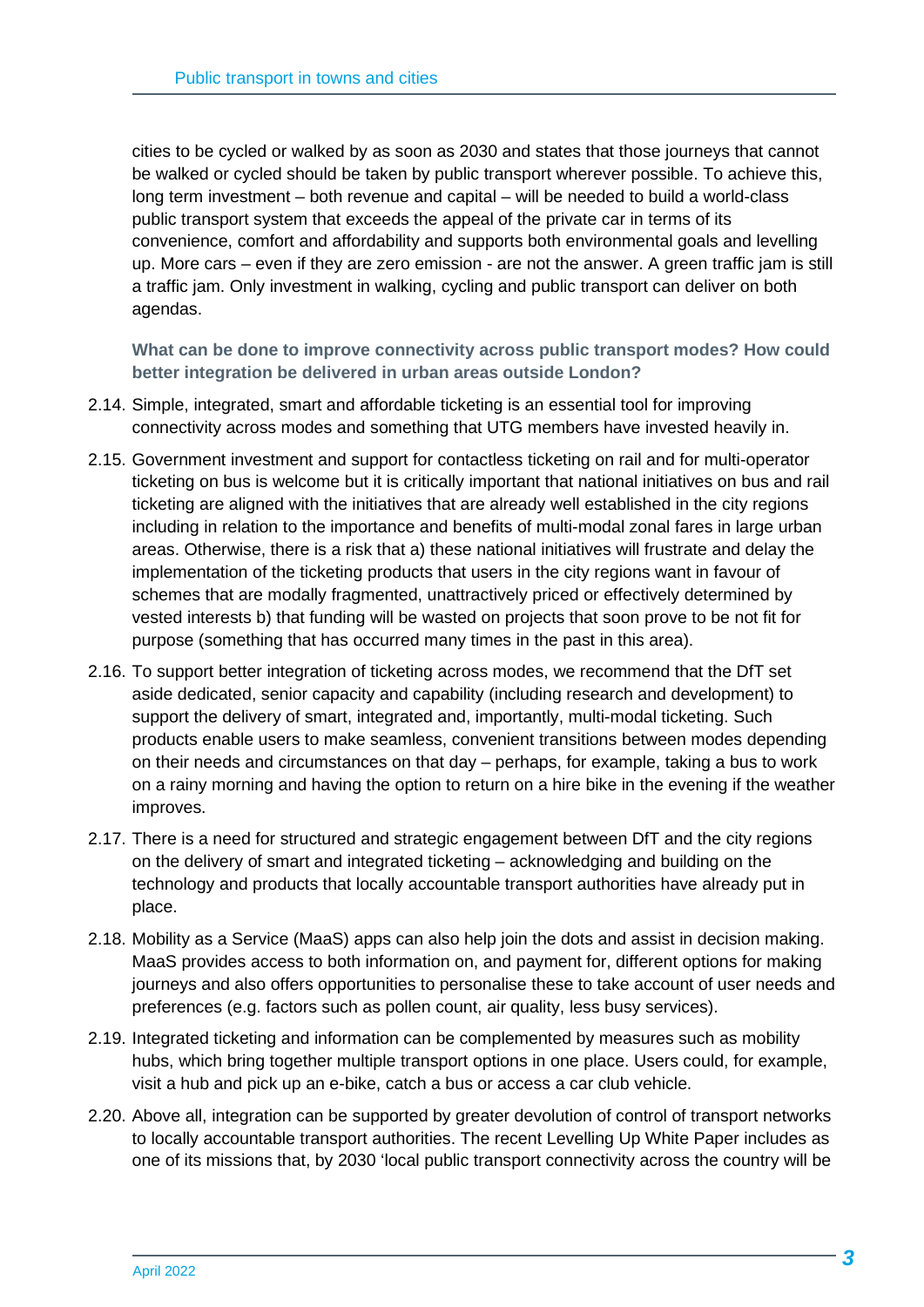significantly closer to the standards of London, with improved services, simpler fares and integrated ticketing'. London standards have been achieved because powers over transport have been devolved, enabling the shaping of a joined-up network, under a single brand and united by smart, simple, multimodal ticketing in the form of Oyster. It is encouraging therefore, that in the White Paper, the Government commits to exploring the devolution of more transport powers and responsibilities in England.

2.21. This is the right approach as Mayors, leaders and local transport authorities are far better placed to make the right calls locally than officials in Whitehall. However, the test will be in whether words are translated into action. Outside of London, the city regions currently have less control over their public transport networks than just about any other comparable city regions in Western Europe. If city regions cannot properly plan and oversee their networks, how can they improve connectivity and integration? They must, for example, have more powers over local rail networks and over bus funding and see less micro-management from Whitehall of capital investment programmes.

**What are the likely areas of innovation in urban public transport over the next 10 years? How should public policy be shaped considering both incremental and transformational innovations? How could data help transport services meet consumer demand?**

- 2.22. The future of mobility is often framed as connected, autonomous, shared and electric. However, innovation is, by its nature, hard to predict. In recent years, transformative technological change has opened the way to new travel formats and business models. This can in turn lead to explosive growth in new services (as well as, sometimes, subsequent implosions). Recent examples include the growth in PHV use (partly stimulated by new appbased services), the growth in dockless bike providers, as well as e-scooters and other personal mobility devices.
- 2.23. In addition, there is the longer-run emergence of innovations such connected and autonomous vehicles and artificial intelligence.
- 2.24. Local transport authorities have a challenging task in determining how to respond to these developments, not least of which the need to balance consumer benefits with safeguarding the wider public interest.
- 2.25. These challenges are exacerbated by a legal and regulatory framework which does not provide transport authorities with a clear set of tools for responding in an effective and agile manner. The Government has recognised this and is exploring solutions via its Future of Transport Regulatory Review programme.
- 2.26. We believe that five foundations are required to enable city regions to harness transport innovation and that these should underpin legal and regulatory reform in this area:
	- Agile and devolved governance to support and protect wider goals for people and place.
	- Long-term funding certainty giving space to plan strategically and creatively.
	- Key standards set nationally, with the scope to go above and beyond locally.
	- Open data, shared safely to inform decision making.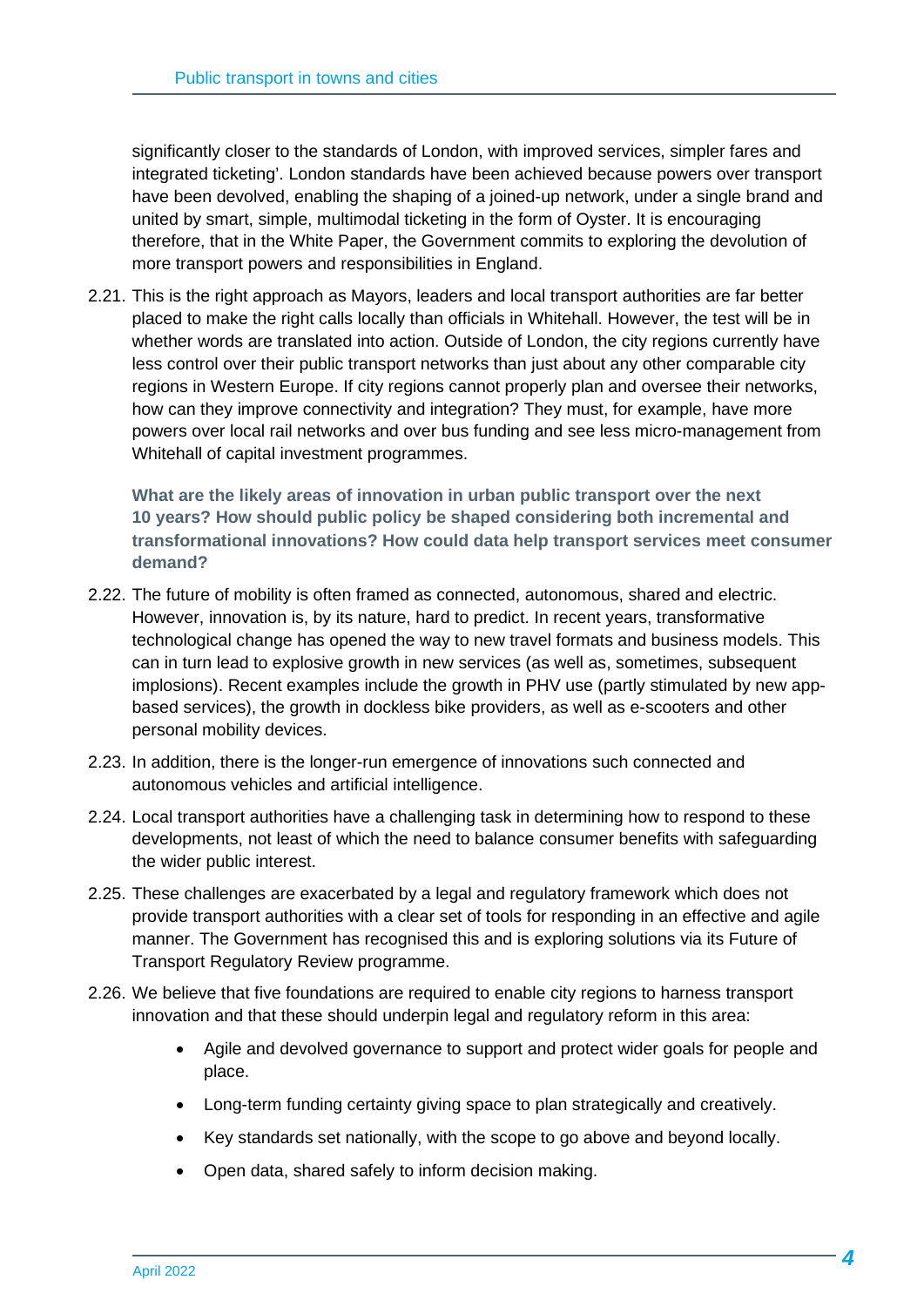• Freedom to test new approaches on the ground.

**Are local authorities well equipped with appropriate funding and powers to deliver high-quality public transport services? Would further devolution of transport policy contribute to better outcomes?**

- 2.27. For too long funding for investment in urban transport has been short term and reliant on a shifting mix of ad-hoc competition funding. This is an inefficient way of funding local transport, with millions wasted in putting failed bids together, as well as creating peaks and troughs in spending which make projects more expensive. It also stifles coherent long-term approaches to tackling long-term problems, soaks up organisational capacity, and is in stark contrast to the long-term funding deals that have been in place for some time for national roads and rail.
- 2.28. Although there has been Government investment in urban transport (including in the renewal and expansion of light rail systems), the current level is insufficient given the scale of its aspirations for comprehensive modal shift to public transport and active travel, and the current starting point (including historic underinvestment in urban mass transit, low levels of cycling and a declining bus network).
- 2.29. As we transition from short-term COVID recovery funding arrangements, there is an opportunity to build a bridge between where we are now and a more secure and long-term approach to funding local transport that will be needed if we are to be able to provide not only a base level of public transport provision but also go above and beyond achieve transformative change. We have shovel ready schemes which can help sustain employment and kick start local economies. And with long-term, rather than stop/start funding, we can develop and deliver a pipeline of schemes which are calibrated to maximise the employment and economic benefits for the places we serve.
- 2.30. As well as being properly funded, city region transport authorities need to be fully empowered to do their job. Devolution works in delivering better outcomes as it means decisions are made by those who are closest to the communities served and are directly accountable to those communities.
- 2.31. For example, devolution of powers over the local rail networks in Merseyside and in London has led to higher levels of passenger satisfaction, more investment and better services. There is the potential to widen and deepen the benefits that rail devolution brings to more passengers and more places. With greater control over local rail services comes the opportunity to improve integration with bus and tram, and with local housing and economic plans.
- 2.32. Meanwhile, on bus, more could be done to further streamline existing bus legislation to allow transport authorities to continue their existing arrangements with operators, to transition to direct provision, or to franchise networks of bus services to private operators (using broadly the same model as currently applies in London). There is also the opportunity to devolve bus funding to locally accountable strategic transport authorities who can ensure that it is used to support and protect the priorities of the people and places they serve and meet government objectives to grow the market through more and better services.